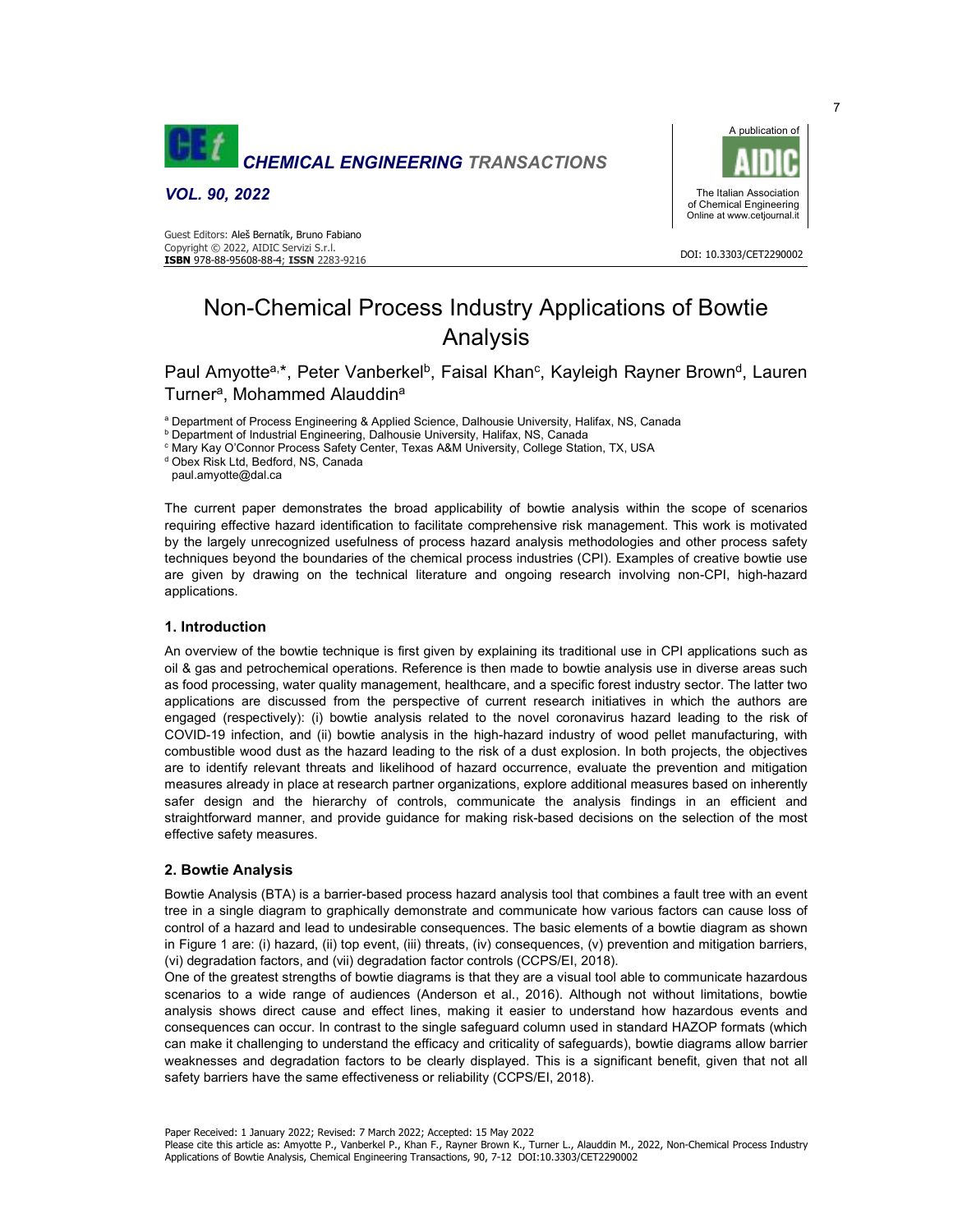

*Figure 1: A standard bowtie diagram* 

## **3. BTA in the Chemical Process Industries**

Bowtie analysis finds its primary and most widespread use as a process hazard analysis tool in the chemical process industries. As the aforementioned combination of the fault tree and event tree techniques, BTA is a methodology that has become increasingly familiar to CPI researchers and practitioners. Excellent resources for bowtie application in the CPI are available (for example, CCPS/EI (2018) and Vaughen & Bloch (2016)). Application examples include the:

- 1984 release of methyl isocyanate at a pesticide manufacturing facility in Bhopal, India (Rayner Brown, 2020),
- sulphur trioxide vapour cloud formation caused by an oleum leak from a heat exchanger used in a sulphuric acid regeneration process (Rayner Brown et al., 2021a), and
- loss of containment incident involving a spent sulphuric acid storage tank at an oil refinery (Turner et al., 2021a).

# **4. BTA and Food Safety**

The web site for Campden BRI (2021) illustrates the efficacy of bowtie analysis as a visual tool for risk communication with respect to food safety culture and identification of barriers for allergen management. As noted on the site: *As globalisation puts more distance between raw materials and final products, and as regulatory requirements grow in complexity, it's time for businesses in the food and drink industry to enhance their HACCP* [Hazard Analysis and Critical Control Pont] *plans with Bowtie for better risk communication* (Campden BRI, 2021).

Bilska & Kołozyn-Krajewska (2019) conducted a study aimed at developing a risk management model for dairy product losses. Just as process safety and process security share common features, so too do food safety and food security as evidenced by the authors' comment that *food losses represent a missed opportunity to improve global food security* (Bilska & Kołozyn-Krajewska, 2019). Their work utilized bowtie analysis to identify hazards occurring in a specific dairy product and the ensuing consequences in terms of three options: (i) reprocessing for human consumption, (ii) use as animal feed, and (iii) disposal.

#### **5. BTA and Water Quality Assurance**

Merrett et al. (2019a) used bowtie analysis to develop a process approach to drinking water quality risk assessment. They found that the chaining together of several bowtie diagrams provided a good visual picture of risk progression. Further, the diagrams could also be integrated with the more traditional HACCP methodology used in the food and drinking water industries (in accordance with the advice given by Campden BRI (2021)).

In another study, Merrett et al. (2019b) undertook a comparison of System-Theoretic Process Analysis (STPA) and bowtie analysis in determining hazards and safety barriers for an automated water quality management system at a small hydroponics installation. They concluded that while STPA was able to identify hazards unrelated to the BTA-identified barriers, the developed bowtie diagram afforded a clear distinction between prevention and mitigation controls.

#### **6. BTA and the COVID-19 Pandemic**

Several studies demonstrating the usefulness of bowtie analysis in enhancing various aspects of medical safety have been reported in the literature, including:

patient safety in an intensive care unit (Abdi et al., 2016),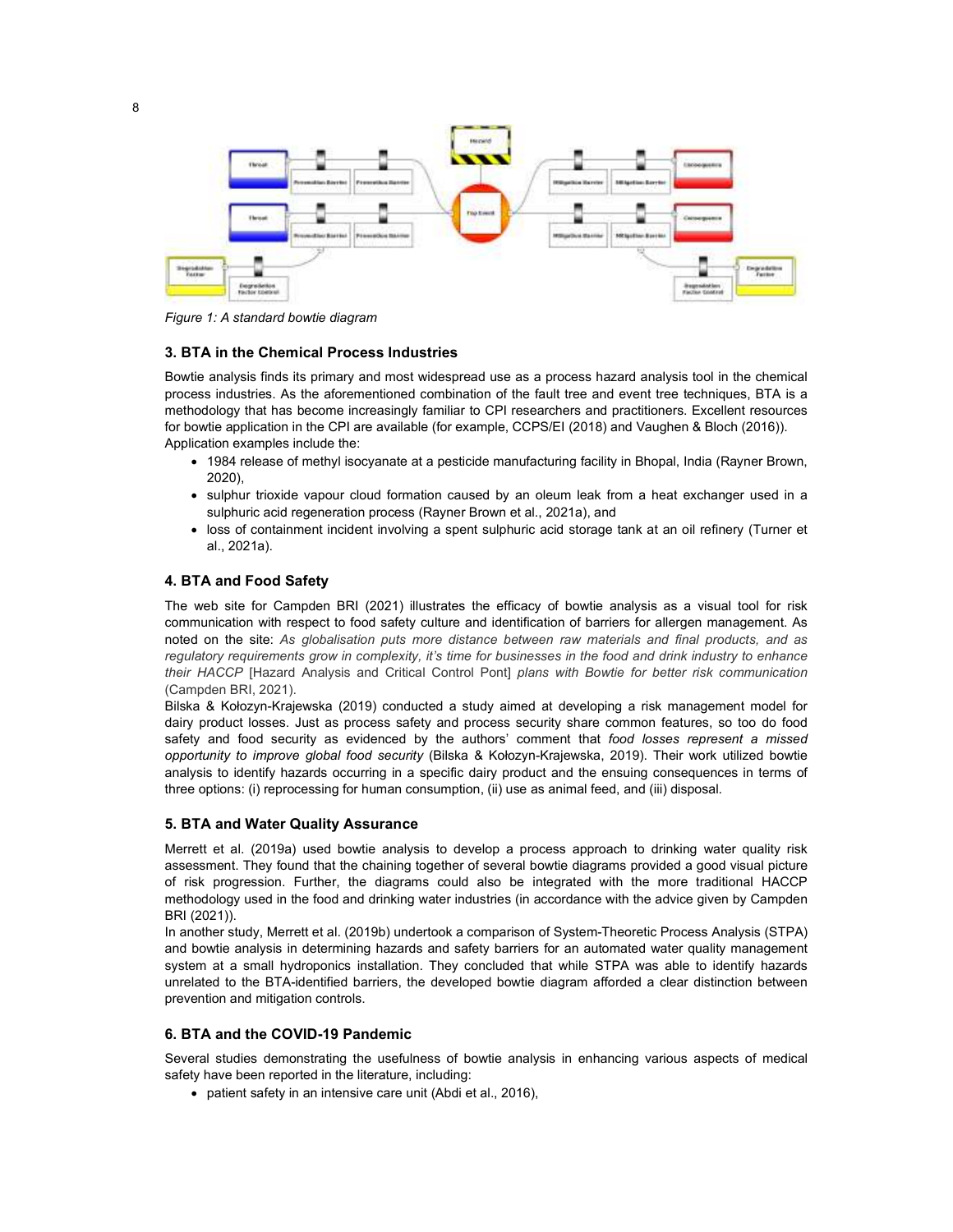- surgical instrument retention (Chatzimichailidou et al., 2018),
- anesthesia risk management (Culwick et al., 2016),
- primary healthcare (McLeod & Bowie, 2018), and
- adverse drug effects caused by systematic medication errors (Wierenga et al., 2009).

The current authors have employed bowtie analysis to address the risk of individuals acquiring the novel coronavirus during the current COVID-19 pandemic (Rayner Brown et al., 2021b). An excerpt from this ongoing work in partnership with a tertiary care women's and children's healthcare facility in eastern Canada is given in Figure 2 (Turner et al., 2021b). Key objectives in this project are to evaluate existing prevention and mitigation barriers, and to identify potential new safety measures based on inherently safer design (ISD) and the hierarchy of controls (Kletz & Amyotte, 2010; CCPS, 2019). The ISD protocol developed by Rayner Brown et al. (2021a) is being used for this purpose.

Due to space limitations, Figure 2 does not show the relevant prevention and mitigation barriers for each threat and consequence, respectively; nor are the corresponding barrier degradation factors and degradation factor controls shown. Table 1 provides an illustrative example in this regard.

| <b>Barrier</b>                                          | <b>Barrier Type</b>                                  | Degradation<br>Factor             | <b>Degradation</b><br>Factor<br>Category               | <b>Degradation Factor</b><br>Control      | <b>Degradation Factor</b><br><b>Control Type</b>     |
|---------------------------------------------------------|------------------------------------------------------|-----------------------------------|--------------------------------------------------------|-------------------------------------------|------------------------------------------------------|
| Physical<br>distancing in<br>public areas<br>and during | Administrative<br>(with potential<br>aspects of ISD) | Difficulty<br>managing<br>traffic | Situational<br>violation                               | Decreased number of<br>people in building | Administrative (with<br>potential aspects of<br>ISD) |
| assessments<br>(when                                    |                                                      |                                   |                                                        | Locked doors                              | Administrative                                       |
| possible)                                               |                                                      | Not followed                      | Unintended<br>violation or<br>personal<br>optimization | Visual cues on floor<br>and signage       | Administrative (with<br>potential aspects of<br>ISD) |

*Table 1: Examples of degradation factors and degradation factor controls for a typical prevention barrier* 

## **7. BTA and Wood Pellet Manufacturing**

The current authors have also employed bowtie analysis to assess and manage combustible dust hazards related to wood pellet manufacturing and medium density fibreboard (MDF) production. Top events considered include combustible wood dust fire, explosion, deflagration, and ignition. Again, the ISD protocol developed by Rayner Brown et al. (2021a) is being used to identify barrier opportunities that incorporate the principles of inherently safer design (minimization, substitution, moderation, and simplification), as well as the other levels in the hierarchy of controls (passive, active, and administrative).

Figure 3 and Figure 4 show excerpts from this work for a hammer mill used to effect size reduction of wood particles in a typical pellet production process. The threats identified in Figure 3 relate to various ignition sources given the existence of the other four elements of the dust explosion pentagon: (i) fuel – combustible wood dust in the mill, (ii) oxidant – oxygen in ambient air as evidenced by the presence of a dust concentration above the MEC (minimum explosible concentration), (iii) mixing – again, the presence of a dust concentration above the MEC, and (iv) confinement – provided by the mill itself. Figure 3 also illustrates consequences related to people, property, and the environment; other potential consequences (not shown) include business interruption and reputational damage.

As shown in Figure 4, several prevention barriers can be used to attempt to deal with the threat of ignition by sparks generated by rocks entering the hammer mill – for example, administrative measures such as visual inspection of the feedstream and active measures such as spark detection and alarm notification. Figure 4 gives three factors (e.g., regular wear and tear) that act to degrade the efficacy of the mechanical scalping roll barrier, along with the use of a preventive maintenance (PM) program as a control for this particular example. A critical feature of bowtie analysis is the need to identify degradation factors and controls for each prevention and mitigation barrier claimed. As previously discussed, it is also important to note that risk reduction barriers and their associated degradation control factors are not equal in terms of effectiveness.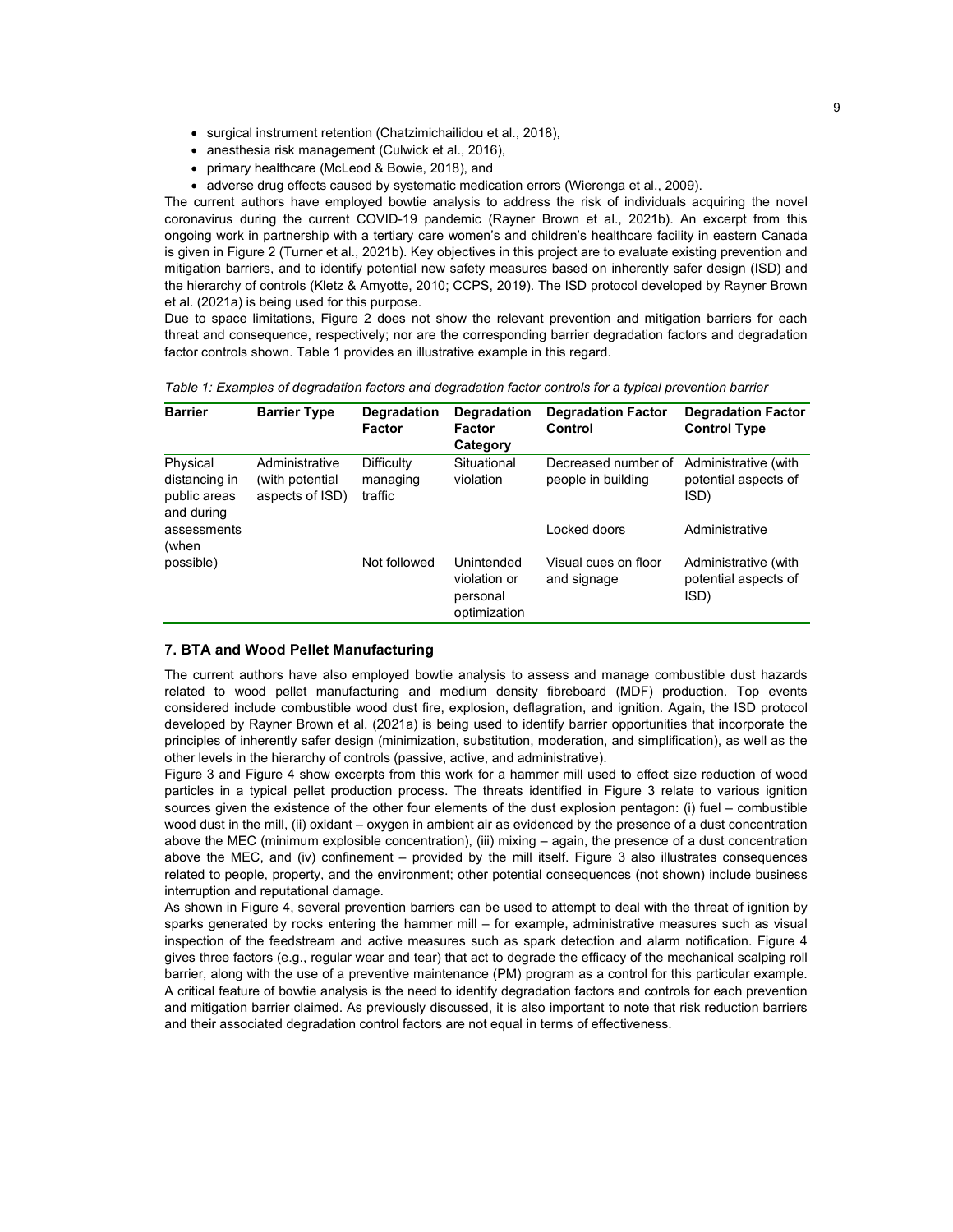

*Figure 2: Excerpt of bowtie diagram representing a patient or family member at the healthcare partner facility contracting COVID-19*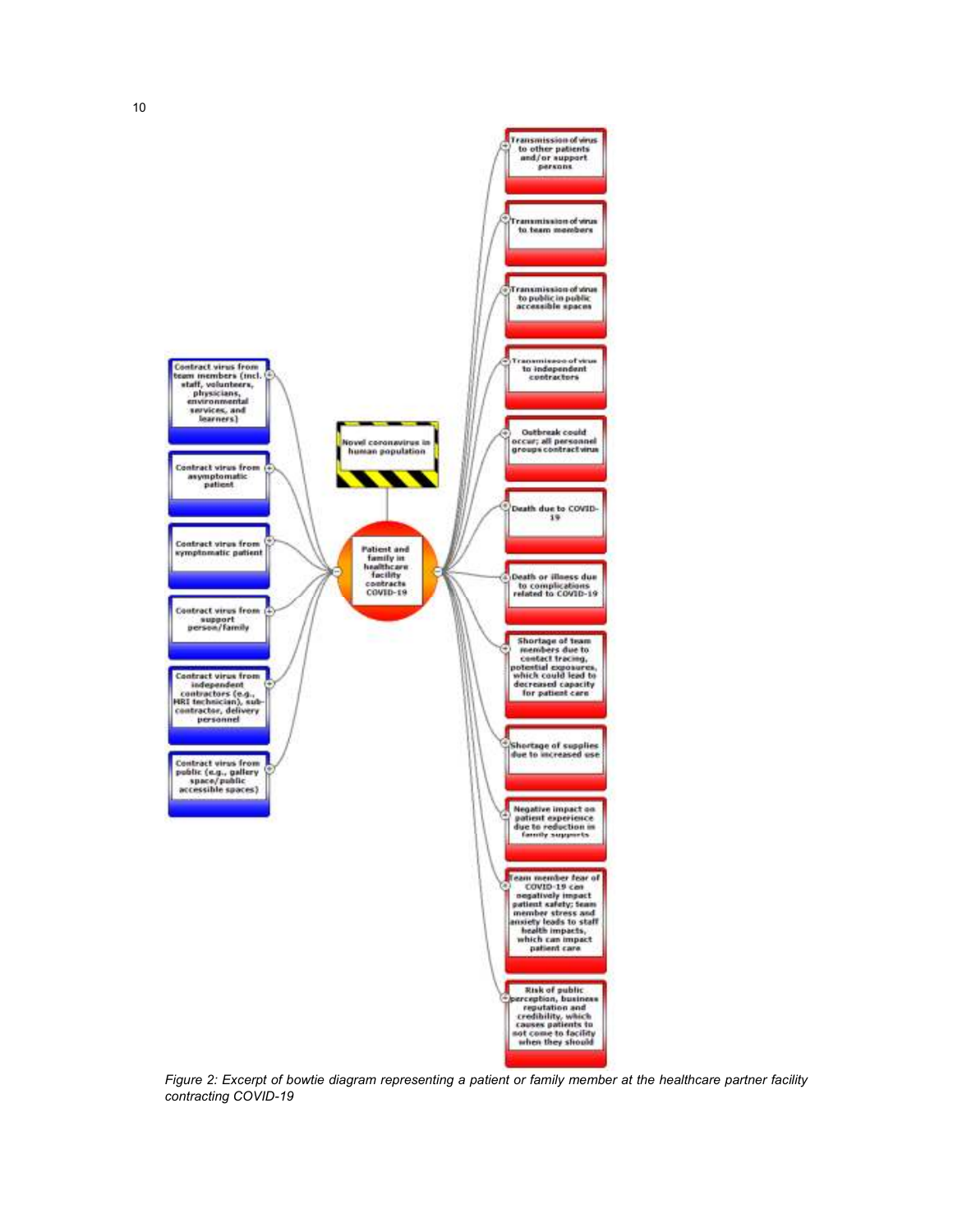

*Figure 3: Excerpt of threats and consequences in bowtie for combustible wood dust in a hammer mill* 



*Figure 4: Excerpt of degradation factors and controls in bowtie for combustible wood dust in a hammer mill*